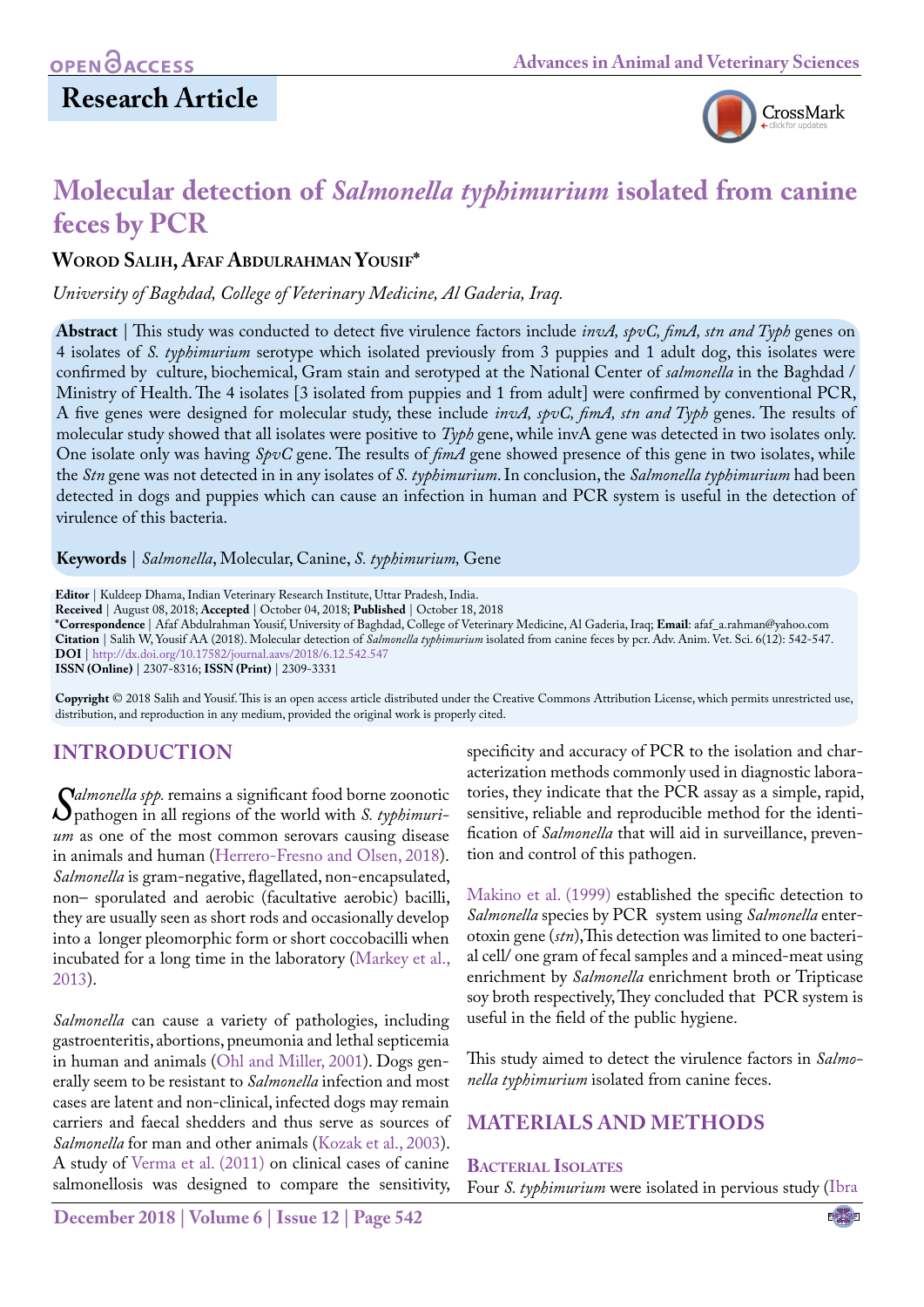<span id="page-1-0"></span>

|               | <b>OPEN</b> OACCESS |                                                               | <b>Advances in Animal and Veterinary Sciences</b> |                   |                         |  |  |
|---------------|---------------------|---------------------------------------------------------------|---------------------------------------------------|-------------------|-------------------------|--|--|
|               |                     | Table 1: Primers types with their sequences with product size |                                                   |                   |                         |  |  |
|               |                     | Primers Primer sequence $(5 \text{ to } 3)$                   |                                                   | Product size (bp) | References              |  |  |
| invA          | $\mathbf{F}$        | GTG AAA TTA TCG CCA CGT TCG GGC AA                            |                                                   | 284               | Kumar et al. (2008)     |  |  |
|               | $\overline{R}$      | TCA TCG CAC CGT CAA AGG AAC C                                 |                                                   |                   |                         |  |  |
| spvC          | F                   | ACT CCT TGC ACA ACC AAA TGC GGA                               |                                                   | 571               | Oliveira et al. (2003)  |  |  |
|               | R                   | TGT CTT CTG CAT TTC GCC ACC ATC A                             |                                                   |                   |                         |  |  |
| $f_{\rm im}A$ | $\mathbf{F}$        | CCT TTC TCC ATC GTC CTG AA                                    |                                                   | 85                | Naravaneniet al. (2005) |  |  |
|               | $\mathbb{R}$        | TGG TGT TAT CTG CCT GAC CA                                    |                                                   |                   |                         |  |  |
| $S_t$ m       | $\mathbf{F}$        | CTT TGG TCG TAA AAT AAG GCG                                   |                                                   | 260               | Makino et al. (1999)    |  |  |
|               | $\mathbf R$         | TGC CCA AAG CAG AGA GAT TC                                    |                                                   |                   |                         |  |  |
| Typh          | $\mathbf{F}$        | TTG TTC ACT TTT TAC CCC TGA A                                 |                                                   | 401               | Olsen et al., 1995      |  |  |
|               |                     |                                                               |                                                   |                   |                         |  |  |

<span id="page-1-1"></span>**Table 2:** Number of isolates that carried virulence genes in affected animals

R CCC TGA CAG CCG TTA GAT ATT

| <b>Animals</b><br>(4)              | No. of <i>S. typhimurium</i><br>isolates(4) | Gene |                 |                         |            | Total of genes in each<br>isolates |   |
|------------------------------------|---------------------------------------------|------|-----------------|-------------------------|------------|------------------------------------|---|
|                                    |                                             |      |                 | Typh fimA SpvC InvA Stn |            |                                    |   |
| 1- Puppy with bloody diarrhea      |                                             | ☑    | ☑               | ⊠                       | ⊠          | -                                  |   |
| 2-Puppy with diarrhea              |                                             | ⊠    | $\triangledown$ |                         |            | $\overline{\phantom{a}}$           | 2 |
| 3-Non diarrheic Puppy              |                                             | ☑    |                 |                         |            | $\equiv$                           |   |
| 4-Adult dog with bloody diarrhea 4 |                                             | ☑    |                 |                         | $\sqrt{ }$ | $\overline{\phantom{a}}$           |   |

[him and Yousif, 2018\)](#page-4-5), 3 isolates from puppies with different clinical signs and one isolate from adult dog, these isolates were conducted to cultural, biochemical in the dept. of Internal and Preventive Vet. Medicine and confirmed serologically as *S. typhimurium* in the national center of *Salmonella* in Baghdad.

#### **Molecular Study in Isolated Bacteria by Conventional Pcr**

Four isolates of *Salmonella typhimurium* were used in the molecular study, these isolates were subjected:

**DNA extraction:** According to manufacturing procedure. The DNA of *Salmonella* isolates was extracted by using by using (Geneaid DNA Bacterial Kit, USA).

Primers: Five primers in this study were purchased from Bioneer, Koreato detect *salmonella* virulence gene. These primers were prepared according to the information of the company. *invA, spvC, fimA, stn* and *Typh* genes [\(Table 1](#page-1-0)).

The concentration and purity of extracting DNA were evaluatedby using a Nanodrop (ND-2000,Thermo Fisher scientific, USA). Then gel electrophoresis was used to check the extracted DNA by loading the DNA in 1.5% agarose gel.

**December 2018 | Volume 6 | Issue 12 | Page 543 PCR mixture component of** *invA, spvC, fimA, stn and* 

*Typh genes***:** For detecting *invA, spvC, fimA, stn and Typh*  genes of *Salmonella typhimurium* by PCR, the PCR amplification mixture which used for detection these genes includes master mix (12.5μl), 2 μl of template DNA, 2μl of each forwarded and reversed primers and 6.5μl of nuclease free water to complete the amplification mixture to 25μl.

**Thermo- cycler program**: The program of thermo-cycle for detection invA, Typh and SpvC genes as follows: One cycle for 3 minutes at 94°C to denature template. It was continued by 35 cycles, each cycle including denaturation for 30 seconds at 94°C, annealing 30 seconds at 63°C, and extension 30 seconds at 72°C. Final extension was done 5 minutes at 72°C.

The program of thermo-cycle for detection of *fimA* gene was done as follows: Initial denaturation ongoing by 1 cycle at 94°C for 3 min. Followed by 35 cycles, each cycle including denaturation, annealing and extension at 94°C for 30 seconds, 56°C for 30 sec., 72°C for 30 sec. The 35 cycles Followed by a final extension for 5 min. at 72°C.

The amplification of *stn* gene was carried out employing same conditions as *inv*A, Typh and spvC genes except annealing at 55°C.

#### **PCR Product Analysis**

This step was used for analyzing the PCR product by using

NE**X**US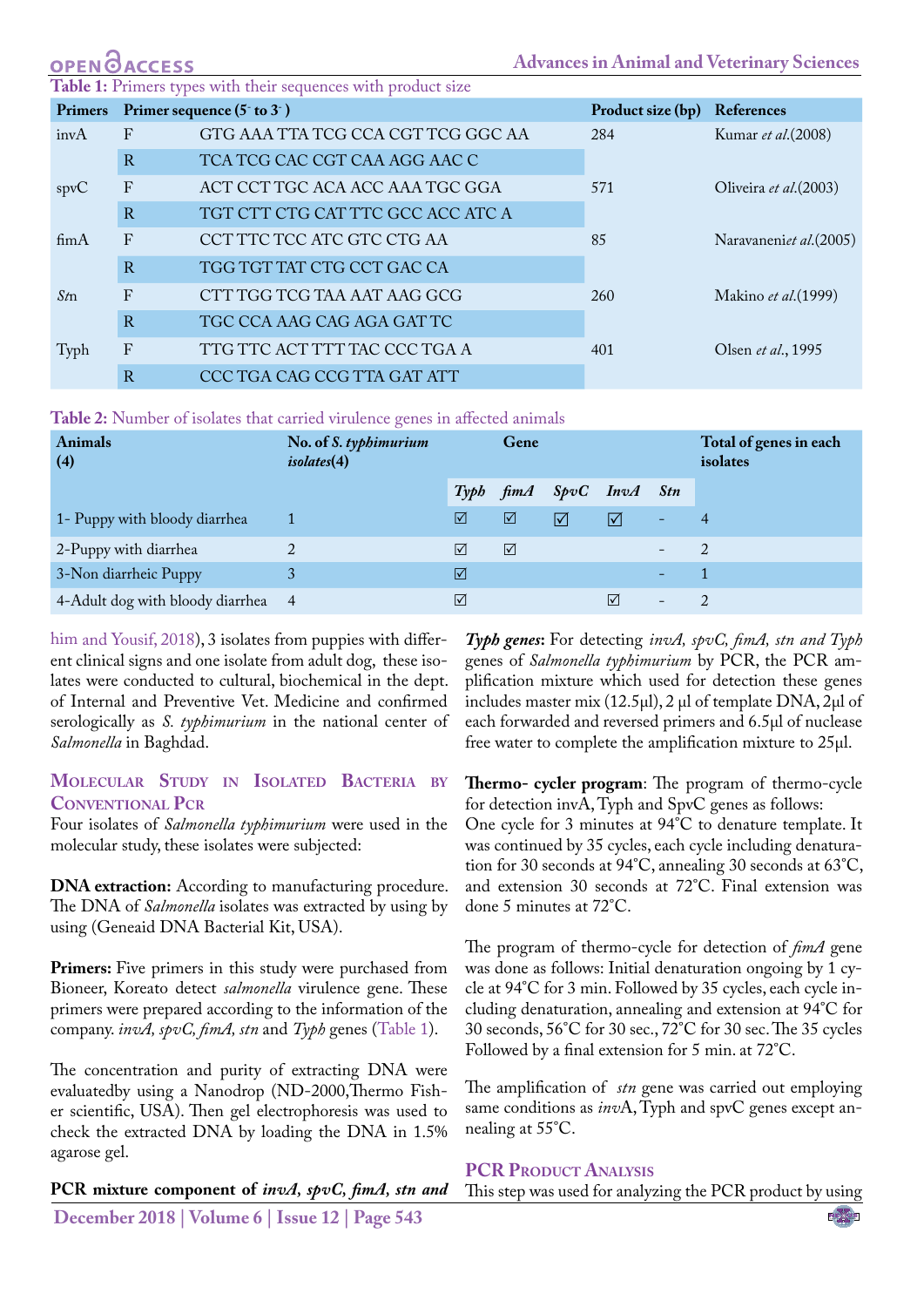## **OPEN**<sub>d</sub>

2% agarose, stained with 0.5 μg/mL ethedium bromide, The PCR products (bands) were visualized by using a UV transilluminator and photographed by using digital camera.

### **Results**

#### **DNA genomic extraction of** *salmonella*

The four isolates of S*almonella* were showed compact bands as an indication of DNA extraction successfully in gel electrophoresis [\(Figure 1\)](#page-2-0).



<span id="page-2-0"></span>**Figure 1:** DNA extraction of *Salmonella* isolates.

In Nano drop spectrophotometer the concentration of DNA ranged between  $47 - 190$  ng/ $\mu$ l and the purity were between  $1.6 - 2.1$  at absorbance  $260/280$  nm.

#### **Confirmatory Detection ofVirulence Genes by Using Conventional Pcr**

The results of PCR amplification of the extracted DNA from isolates of *S. typhimurium* on different types of genes used in comparison with DNA marker (100bp ladder) as follows.

*Typh* gene was amplified DNA at 401bp fragments , All isolates were positive for this gene ([Figure 2\)](#page-2-1). While invA gene was detected in two isolates only which revealed 284bp [\(Figure 3\)](#page-2-2).



**Figure 2:** Agarose gel electrophoresis showing amplification of 401 bp fragments of *Typh* **gene**. Lanes 1,2,3,4 showing positive amplification of *Salmonella typhimurium*

<span id="page-2-1"></span>**December 2018 | Volume 6 | Issue 12 | Page 544**

#### **Advances in Animal and Veterinary Sciences**



**Figure 3:** Agarose gel electrophoresis showing amplification of 284bp fragments of *invA* gene. Lanes 1,3 showing positive amplification of *Salmonella typhimurium*

<span id="page-2-2"></span>

**Figure 4:** Agarose gel electrophoresis showing amplification of 571bp fragments of **SpvC gene.** Lane 1 showing positive amplification of *Salmonella typhimurium***.**

<span id="page-2-3"></span>

<span id="page-2-4"></span>**Figure 5:** Agarose gel electrophoresis showing amplification of 85bp fragments of *fimA* **gene.** Lanes 1,2 showing positive amplification of *Salmonella typhimurium*.

<span id="page-2-5"></span>

**Figure 6:** Agarose gel electrophoresis showing amplification of 280bp fragments of *stn* **gene.** Lanes 1,2,3,4 showing negative amplification of *Salmonella typhimurium*.

NE**X**US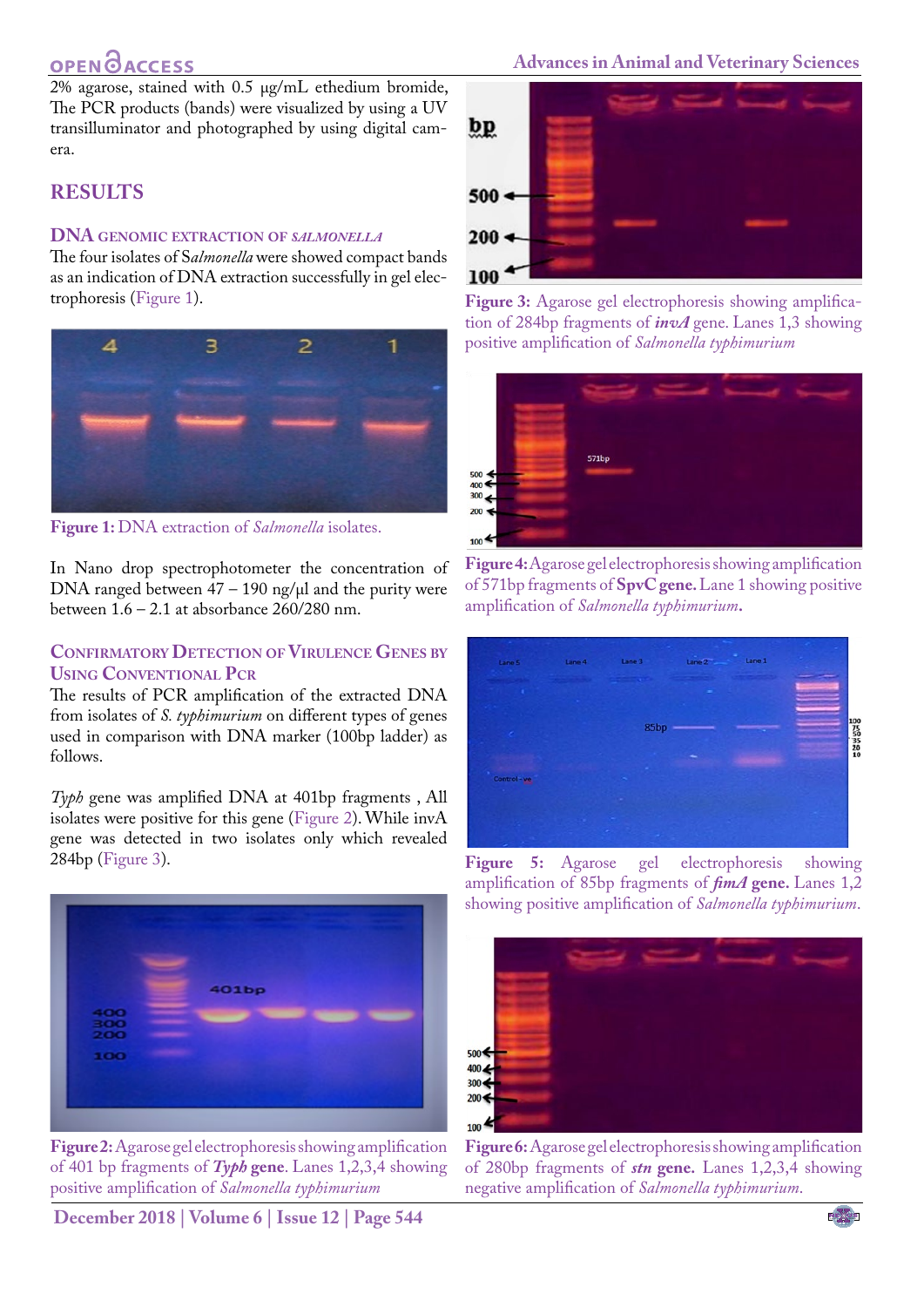### **OPEN GACCESS**

The *SpvC* gene showed amplification of 571bp fragments, one isolate only was have this gene [\(Figure 4\)](#page-2-3). The results of *fimA* gene showed amplification of 85bp fragments in two isolates of *S. typhimurium* ([Figure 5\)](#page-2-4), while the *Stn*  gene was not detected in in any isolates of *S. typhimurium*. [\(Figure 6](#page-2-5)).

#### **Distribution Of Virulence Genes Among Infected Animals**

The presented results in a [Table 2](#page-1-1) revealed the distribution of different genes in each isolate of *Salmonella typhimurium.* The first isolate from Puppy with bloody diarrhea carried 4 genes (*Typh, fimA, SpvC & InvA*), second isolate from -Puppy with diarrhea carried 2 genes (*Typh & fimA*), the third isolate from-Non diarrheic Puppy was carried *Typh* gene only. While the *Salmonella* isolate from adult dog was possessed 2 genes (*Typh, & InvA*).

### **Discussion**

All the results of culturing, gram stain and biochemical tests are similar to the morphological characters were compatible with the information mentioned by ([Markey et al.,](#page-4-1) [2013;](#page-4-1) [Mahon et al., 2015](#page-4-6)).

*In-vitro* amplification of DNA by the PCR method is a powerful tool in microbiological diagnostics ([Malorny et](#page-4-7) [al., 2003](#page-4-7)). Several genes have been used to detect *Salmonella* in natural environmental samples as well as food and faecal samples.

The current result showed that the PCR was a sensitive and specific method as compared with bacterial culture and this result was in agreement with a result of [Kurowski](#page-4-8) [et al. \(2002\)](#page-4-8) who used PCR technology to develop a highly sensitive and specific diagnostic assay for the detection of *Salmonella* spp in fecal dogs specimens, they found that Use of the spaQ primer-probe set resulted in a relative sensitivity of 100% and a specificity of 98.2%, compared with bacterial culture results when tested on 299 clinical fecal specimens.

Also, the results were incompatible with result of [Parungao](#page-4-9) [et al. \(2010\)](#page-4-9) who used conventional isolation procedures and PCR for the presence of *Salmonella* spp. in feces of dog, they detected *salmonella* in both conventional microbiological procedures (1 out of 62 or 1.6%) and PCR (26 out of 62 or 42%) of the samples tested, they concluded that apparently healthy dogs can be carriers and shedders of potentially zoonotic salmonellae, and that PCR can be an effective means of detecting the said pathogen in canine fecal samples.

Virulence chromosomal genes including, invA, invE,

himA, phoP are target genes for PCR amplification of *Salmonella* species ([Jamshidi et al., 2009\)](#page-4-10).

The invA gene of Salmonella contains sequences unique to this genus and has been proven as a suitable PCR target, with potential diagnostic applications ([Rahn et al., 1992](#page-4-11)). Amplification of this gene now has been recognized as an international standard for detection of *Salmonella* genus ([Malorny et al., 2003\)](#page-4-7).

The presented results showed a high prevalence of invA gene at percent 50%, this result agree with result of Hashemi et al. (2014) who aimed to find out the prevalence rate of *Salmonella* infection in apparently healthy cats and dogs in Iran by using PCR by using invA gene, they found that prevalence rates of *Salmonella* were 18 and 22% in cats and dogs respectively, also incompatible with [Srisanga et al. \(2017\)](#page-4-12) who showed that most canine *Salmonella* isolates harbored *invA* (100%), and agree with [Torkan](#page-4-13)  [et al. \(2015\)](#page-4-13) who reported a high prevalence of invA gene in Salmonella isolates, this result indicates that pet dogs and cats serve as reservoirs of invasive *Salmonella*.

Also, [Chaudhary et al. \(2015\)](#page-4-14) isolate *Salmonella* Enteritidis and Typhimurium from pork and slaughter house environment in Ahmedabad, Gujarat out of a total of 270 samples, 37 (13.70%), All *Salmonella* serovars produced *inv*A gene, *fim*A and amplicon for enterotoxin (*stn*) gene whereas 30 isolates possessed 310 bp*spv*R gene, but no isolate possessed *spv*C gene.

[Kshirsagar et al. \(2014\)](#page-4-15) found a high percent invA, stn and fimA genes associated with Salmonella isolated from the retail meat market of raw buffalo meat and offals viz. liver, lung, muscle, intestine and ground beef in Gujarat India. In Iraq, [Al-Zubaidy et al. \(2015\)](#page-4-16) detected the invA gene in the Salmonella spp. isolated from the cows

A total of 37 *Salmonella* isolates of 11 different serotypes and rough type of human and animal clinical cases and meat samples were studied for the presence of 8 virulence determinants including 4 virulence genes and 4 toxic factors, All *Salmonella* isolates harbored invA and stn genes ([Singh et al., 2013](#page-4-17)), these results were didn't agree with our result about the *stn* gene which not presented in the current study. [Ulaya \(2013\)](#page-4-18) showed that the invF gene was  $(16.7%)$  as well as the sipC gene (8%) the hilD (5.6%) gene belonging to *Salmonella* in Zambia from dogs.

### **Conclusion**

*Salmonella* isolated from companion animals (dogs and puppies) and these have a many virulence factors which can transmit to human and causing infection.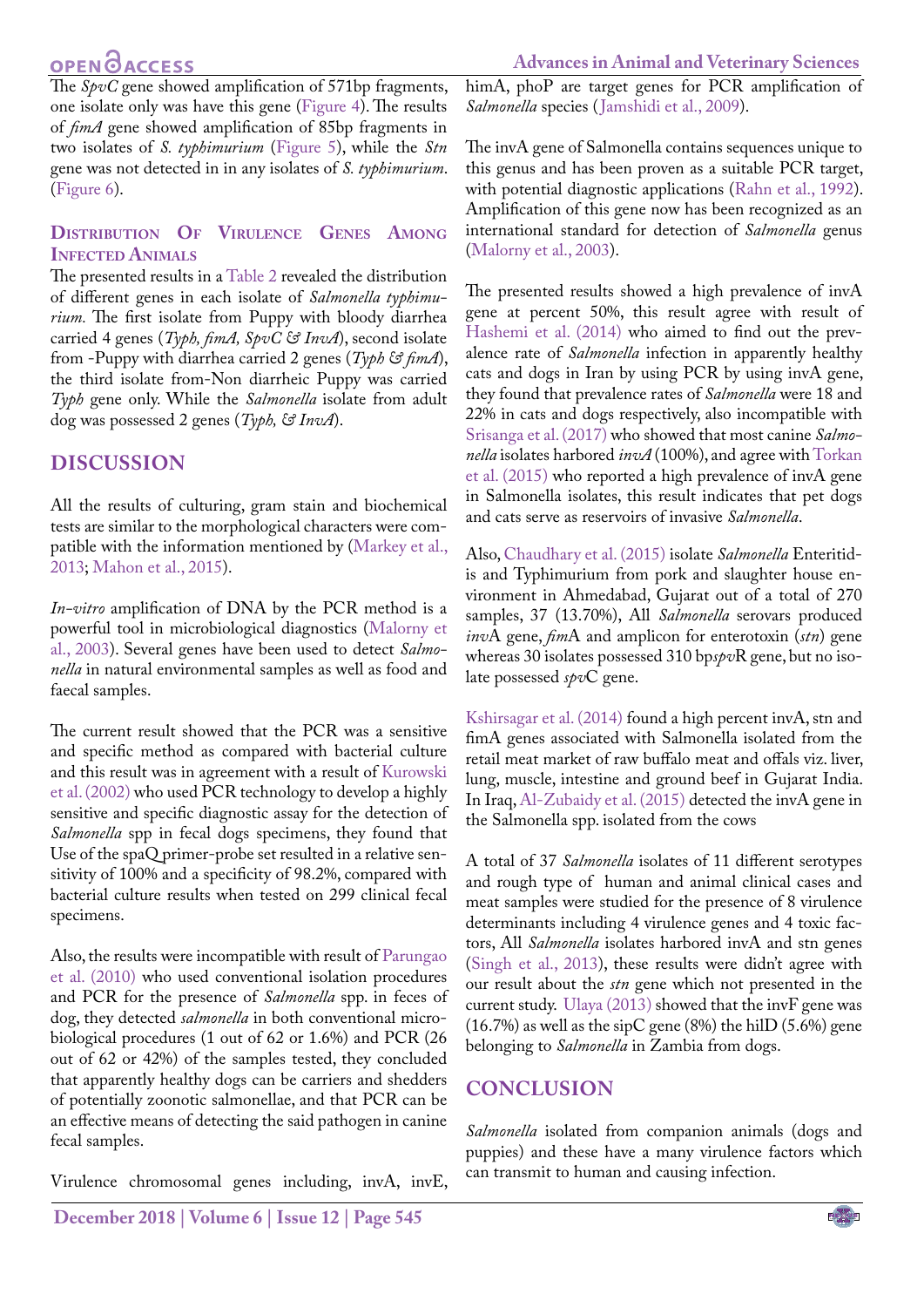#### <span id="page-4-5"></span>**Advances in Animal and Veterinary Sciences**

### **OPEN**OACCESS **ACKNOWLEDGMENTS**

This work was supported by College of Veterinary Medicine, Department of Internal and Preventive Veterinary Medicine, University of Baghdad and Ministry of agriculture / Iraq.

### **Conflict of interest**

The author declares that they have no competing interests.

### **Authors Contribution**

All the authors contributed equally.

#### **References**

- <span id="page-4-16"></span>• Al-Zubaidy AAN, Yousif AA, Al-Graibawi MAA, Darkhan J (2015). Detection of invasion gene invA in *Salmonella* spp. isolated from slaughtered cattle by PCR method. Iraq J. Vet. Med. 39(1): 128-133.
- <span id="page-4-14"></span>• Chaudhary JH, Nayak JB, Brahmbhatt MN, Makwana PP (2015). Virulence genes detection of Salmonella serovars isolated from pork and slaughterhouse environment in Ahmedabad, Gujarat. Vet. World. 8(1): 121. [https://doi.](https://doi.org/10.14202/vetworld.2015.121-124) [org/10.14202/vetworld.2015.121-124](https://doi.org/10.14202/vetworld.2015.121-124)
- • Hang P, Paudyal N, Li X, Fang W, Yue M (2018). Multiple food-animal-borne route in transmission of antibioticresistant Salmonella Newport to humans. Front. Microbiol. 9: 23. [https://doi.org/10.3389/fmicb.2018.00023](https://doi.org/10.3389/fmicb.2018.00023 )
- • Hashemi A, Baghbani‐Arani F (2015). The effective differentiation of Salmonella isolates using four PCR‐based typing methods. J. Appl. Microbiol. 118(6): 1530-1540. [https://doi.org/10.1111/jam.12805](https://doi.org/10.1111/jam.12805 )
- <span id="page-4-0"></span>• Herrero-Fresno A, Olsen J (2018). *Salmonella Typhimurium* metabolism affects virulence in the host - A mini-review. Food Microbiol. 71:98-110. [https://doi.org/10.1016/j.](https://doi.org/10.1016/j.fm.2017.04.016 ) [fm.2017.04.016](https://doi.org/10.1016/j.fm.2017.04.016 )
- <span id="page-4-10"></span>• Jamshidi A, Bassami MR, Afshari-Nic S (2009). Identification of *Salmonella* spp. and *Salmonella* Typhimurium by a multiplex PCR-based assay from poultry carcasses in Mashhad-Iran. Iran J. Vet. Res. 3: 43–48.
- <span id="page-4-3"></span>• Kozak M, Horosova K, Lasanda V, Bilek J, Kyselova J (2003). Do dogs and cats present a risk of transmission of salmonellosis to humans?. *Bratislavske lekarskelisty*. 104(10): 323-328.
- <span id="page-4-15"></span>• Kshirsagar DP, Singh S, Brahmbhatt, MN, Nayak JB (2014). Isolation and Molecular Characterization of Virulence-Associated Genes of Salmonella from Buffalo Meat Samples in Western Region of India. Israel J. Vet. Med. Vol. 69 (4): 228-233.
- • Kumar K, Saklaini, AC, Singh S, Singh VP (2008). Evaluation of specificity for invA gene PCR for detection of Salmonella spp. In Proceeding of V IIth Annual Conference of Indian Association of Veterinary Public Health Specialists (IAVPHS).
- <span id="page-4-8"></span>• Kurowski PB, Traub-Dargatz JL, Morley PS, Gentry-Weeks CR (2002). Detection of Salmonella spp in fecal specimens by use of real-time polymerase chain reaction assay. American J. Vet. Res. 63(9): 1265-1268. [https://doi.org/10.2460/](https://doi.org/10.2460/ajvr.2002.63.1265 ) [ajvr.2002.63.1265](https://doi.org/10.2460/ajvr.2002.63.1265 )
- • Ibrahim WS, Yousif AA (2018). Molecular detection of *Salmonella typhimurium* and some virulence genes from canine feces by PCR. Online J. Vet. Res. ©.22 (9):739-743.
- <span id="page-4-6"></span>• Mahon C, Lehman D, Manuselis G (2015). Textbook of Diagnostic Microbiology. Fifth edition, Saunders, Elsevier. 425.
- <span id="page-4-4"></span>• Makino SI, Kurazono H, Chongsanguam M, Hayashi H, Cheun HI, Suzuki S, Shirahata T (1999). Establishment of the PCR system specific to Salmonella spp. and its application for the inspection of food and fecal samples. J. Vet. Med. Sci. 61(11): 1245-1247[. https://doi.org/10.1292/jvms.61.1245]( https://doi.org/10.1292/jvms.61.1245 )
- <span id="page-4-7"></span>• Malorny B, Hoorfar J, Bunge C, Helmuth R (2003). Multicenter validation of the analytical accuracy of Salmonella PCR: towards an international standard. Appl. Environ. Microbiol. 69(1): 290-296. [https://doi.org/10.1128/AEM.69.1.290-](https://doi.org/10.1128/AEM.69.1.290-296.2003 ) [296.2003](https://doi.org/10.1128/AEM.69.1.290-296.2003 )
- <span id="page-4-1"></span>• Markey B, Leonard F, Archambault M, Cullinane A, Maguire D (2013). Clinical veterinary microbiology. Second edition, Mosby, Elsevier. 246-249.
- • Naravaneni R, Jamil K (2005). Rapid detection of food-borne pathogens by using molecular techniques. J. Med. Microbiol. 54(1): 51-54. <https://doi.org/10.1099/jmm.0.45687-0>
- <span id="page-4-2"></span>• Ohl ME, Miller SI (2001). Salmonella: a model for bacterial pathogenesis. Annual Rev. Med. 52(1): 259-274. [https://doi.](https://doi.org/10.1146/annurev.med.52.1.259 ) [org/10.1146/annurev.med.52.1.259](https://doi.org/10.1146/annurev.med.52.1.259 )
- • Oliveira SDD, Rodenbusch CR, Michael GB, Cardoso MI, Canal CW, Brandelli A (2003). Detection of virulence genes in Salmonella Enteritidis isolated from different sources. Brazilian J. Microbiol. 34: 123-124. [https://doi.org/10.1590/](https://doi.org/10.1590/S1517-83822003000500042 ) [S1517-83822003000500042](https://doi.org/10.1590/S1517-83822003000500042 )
- • Olsen JE, Aabo S, Rasmussen OF, Rossen L (1995). Oligonucleotide probes specific for the genus Salmonella and for Salm. typhimurium. Letters Appl. Microbiol. 20(3):<br>160-163. https://doi.org/10.1111/j.1472-765X.1995. [https://doi.org/10.1111/j.1472-765X.1995.](https://doi.org/10.1111/j.1472-765X.1995.tb00416.x ) [tb00416.x](https://doi.org/10.1111/j.1472-765X.1995.tb00416.x )
- <span id="page-4-9"></span>• Parungao SP, Gordoncillo MJ N, Baldrias LR, Ramirez TJ (2010). Isolation and molecular detection of Salmonella spp. from the feces of apparently healthy dogs. Philippine Journal of Veterinary Medicine, 47(2): 73-77.
- <span id="page-4-11"></span>• Rahn K, De Grandis SA, Clarke RC, McEwen SA, Galan JE, Ginocchio C, Gyles CL (1992). Amplification of an invA gene sequence of Salmonella typhimurium by polymerase chain reaction as a specific method of detection of Salmonella. Mole. Cellul. Probes. 6(4): 271-279. [https://doi.](https://doi.org/10.1016/0890-8508(92)90002-F ) [org/10.1016/0890-8508\(92\)90002-F](https://doi.org/10.1016/0890-8508(92)90002-F )
- <span id="page-4-17"></span>• Singh R, Yadav AS, Tripathi V, Singh RP (2013). Antimicrobial resistance profile of Salmonella present in poultry and poultry environment in north India. Food Control. 33(2): 545-548[. https://doi.org/10.1016/j.foodcont.2013.03.041]( https://doi.org/10.1016/j.foodcont.2013.03.041)
- <span id="page-4-12"></span>• Srisanga S, Angkititraku S, Sringam P, Le Ho PT, Vo AT, Chuanchuen R (2017). Phenotypic and genotypic antimicrobial resistance and virulence genes of Salmonella enterica isolated from pet dogs and cats. J. Vet. Sci. 18(3): 273-281[. https://doi.org/10.4142/jvs.2017.18.3.273]( https://doi.org/10.4142/jvs.2017.18.3.273 )
- <span id="page-4-13"></span>• Torkan S, Khamesipour F, Anyanwu MU (2015). Detection of virulence and antibacterial resistance genes in Salmonella isolates from diarrhoeic dogs in Iran. Rev. Med. Vet. 166: 221-228.
- <span id="page-4-18"></span>• Ulaya W (2013). Determination of virulence factors in *Salmonella* isolates of human, poultry and dog origin in lusaka district, zambia. A thesis submitted to the University of Zambia in fulfillment of the requirements of the degree of Master of Science in Microbiology.